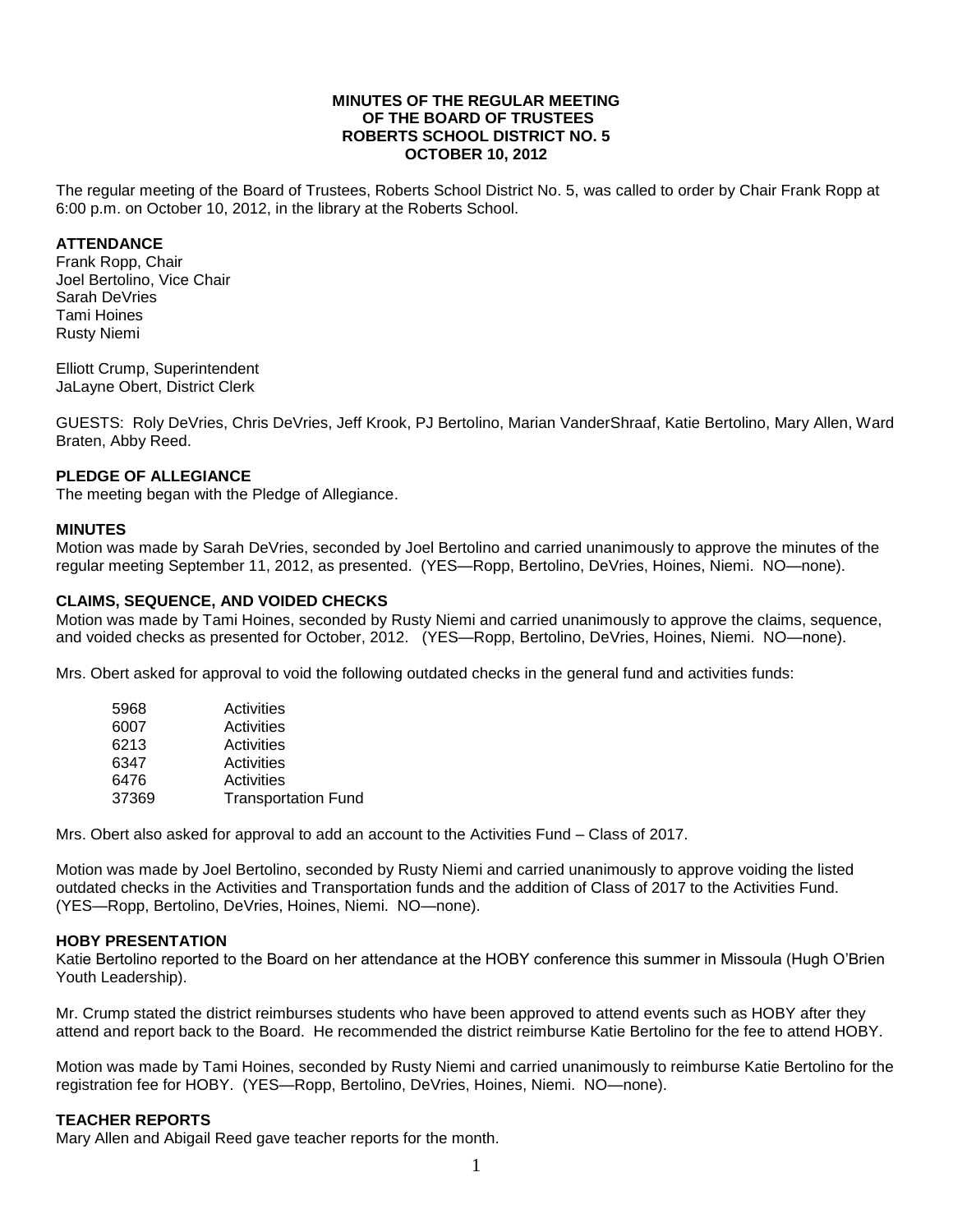Mrs. Allen stated the library is going to be busy pulling books and putting Lexile scores on them which identifies the reading level of each book. She added the students are also tested for reading level and can then easily find books that are level appropriate. She stated this is a big project but will be extremely helpful when completed.

Ms. Reed stated this is her first year at Roberts as the special education teacher and she has been busy getting familiar with the resources we are using to support our students. She stated she recently went to training on how to use the AIMS Web testing to track students' progress.

Mr. Ropp asked how many students Ms. Reed is working with. Ms. Reed stated she has 10 students.

#### **PERSONNEL**

SUBSTITUTE TEACHERS – Mr. Crump recommended adding Shawnee Jenkins to the district substitute teacher list.

Motion was made by Sarah DeVries, seconded by Joel Bertolino and carried unanimously to approve adding Shawnee Jenkins to the list of substitute teachers. (YES—Ropp, Bertolino, DeVries, Hoines, Niemi. NO—none).

COACHING RESIGNATION – Mr. Crump recommended the Board accept Kyle Neibauer's resignation as high school boys' assistant basketball coach. He stated he hopes to bring a recommendation for a replacement to next month's meeting.

Motion was made by Joel Bertolino, seconded by Rusty Niemi and carried unanimously to accept Kyle Neibauer's resignation as assistant high school boys' basketball coach. (YES—Ropp, Bertolino, DeVries, Hoines, Niemi. NO none).

#### **NEW BUSINESS**

FFA NATIONALS – Mr. Crump stated last spring the Board listened to members of FFA talk about the possibility of attending the national convention for FFA. He stated there is one member of the club interested in attending that convention this month but the district has no protocol for sending students who haven't qualified to compete in an event. He added in order for a BPA member to attend a national convention at the club's expense, they must either be competing or have met the requirements for a Torch award.

Ward Braten, FFA advisor, stated FFA and BPA are somewhat different and it is more difficult to qualify for FFA nationals than it is to qualify for a Torch award. He stated other schools in our FFA district are sending students and going by bus. He stated the first bus is over capacity and they may also have to send another smaller bus but he has saved a couple spots for Roberts. He stated the cost estimate for attending is around \$750.

Mr. Bertolino asked if the money would come from the chapter or the individual attending.

Mr. Crump stated right now the FFA hasn't established any criteria for attending the national convention or assisting with the cost.

Mr. Braten stated the club met and decided it would contribute half the cost for a member attending the convention.

Mr. Crump asked what the district's liability would be if a student attended the convention without the advisor going.

Mr. Braten stated there will be both male and female district chaperones attending who would be willing to take on one more student.

Mr. Ropp stated in Joliet's application to attend nationals, the member has to have earned \$500 or participated in 10 hours of fundraising. He asked why our chapter doesn't have something like this in the bylaws.

Mr. Braten stated it just hasn't been added yet.

Miss Bertolino stated she participated in selling programs at the rodeo this summer as a fundraiser for the chapter.

Mr. Ropp stated if the chapter puts in \$375 for Miss Bertolino to attend the national convention, are her parents willing to contribute the other half. Miss Bertolino's parents stated they would provide the rest of the funding.